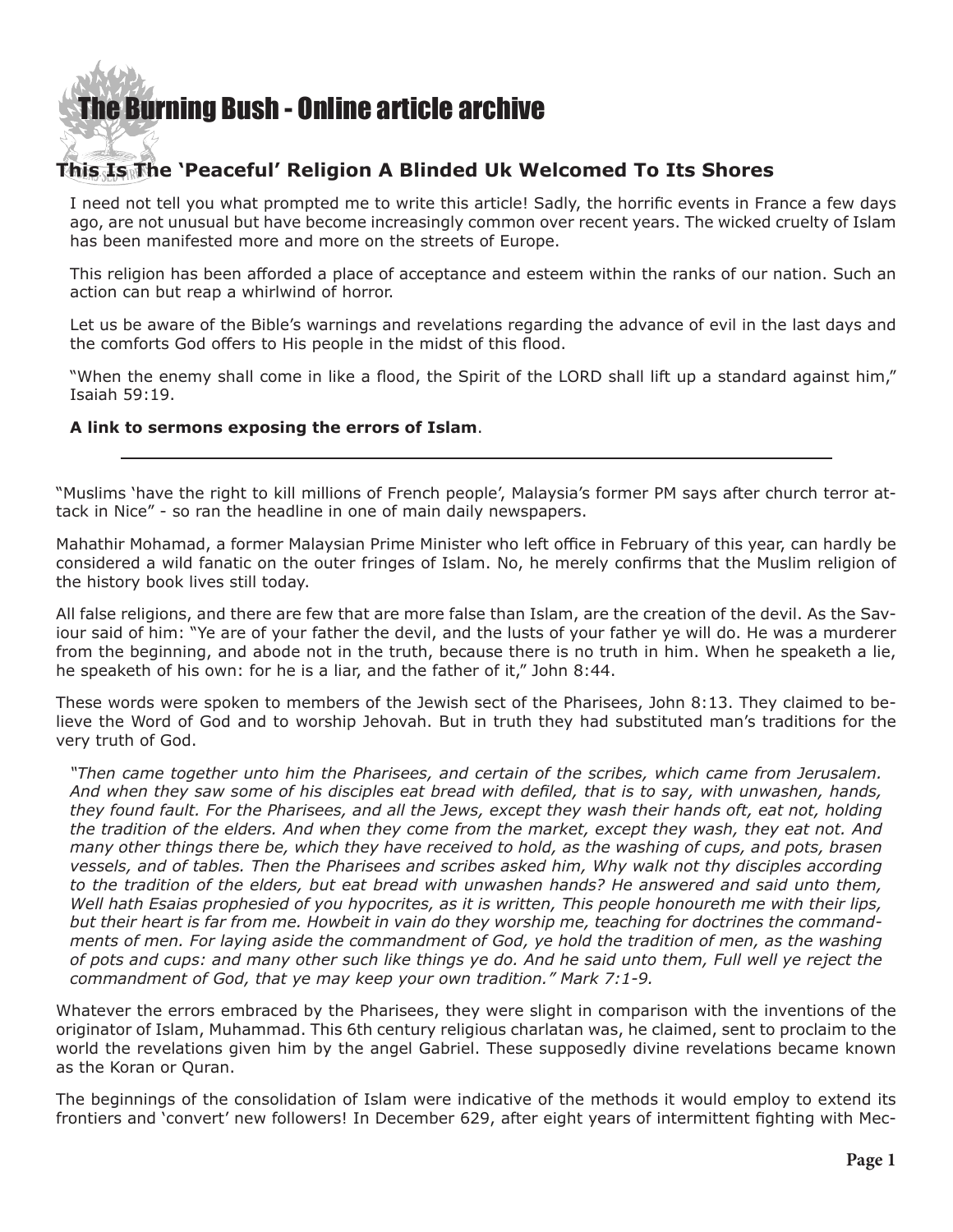# **e Burning Bush - Online article archive**

can tribes, Muhammad gathered an army of 10,000 Muslim converts and marched on the city of Mecca. The conquest went largely uncontested and Muhammad seized the city.

The sword was the chief means of the Islamist 'evangelist'!

From these beginnings, Islam spread forth to bring death to any who refused to submit to its beliefs and practices.



**A Protester outside the French Embassy in London holding up a poster making a most ludicrous claim!!!!**

The present persecution of Bible believers in those lands it governs and controls is illustrated in the barbaric acts witnessed by the world in recent years of terrorism, right down to this latest slaughter in Nice in France.

Apostate Christianity here in the United Kingdom has opened its arms to Islam. It has refused to call it what the Lord calls it - a religion of falsehood which will bring down to everlasting damnation all who embrace it teachings!

Of course, we can expect no more from heretical and treacherous 'Christianity'! It is but another of the daughters of the 'Mother of harlots', Revelation 17:5. We would say here in Ulster that they are but 'pigs of the one sow's litter'.

The honouring of Islam and its teachings in the United Kingdom and the outlawing of virtually all criticism of this evil system can only lead to disaster! False religion always undergoes a metamorphosis from how it first appears.

At first it is the 'lamb', meek and harmless. Then it becomes the 'fox', sleekit and crafty. Then it casts off these cloaks and reveals itself as it really is: a 'tiger'! Surely there is little need to produce evidence of the cruelty of Islam! Daily, in the reports from the four corners of the earth, there comes testimony of the fanatical terrorism it freely engages in, all in the name of its 'god'!

Its adherents have sought sanctuary and economic advancement within the shores of our land but that has not hindered it, upon getting a foothold, setting up enclaves wherein its 'Sharia Law' rules. It is claimed that it is the 'Law of God' but in truth it is but the regime of the devil, cruel, oppressive, dark and enforced by brutish individuals. Again, I appeal to the many reports which have appeared in many news outlets of the sufferings of children and women under its savage jurisdiction. It is almost impossible to believe that this 'law' has a measure of legal standing in our land. Rulings can be enforced in England and Wales by both the County Courts and the High Court. The media have described a system of Islamic Sharia courts which have the power to rule in civil cases. As of 2008, the courts had dealt with around 100 cases dealing with issues such as inheritance and nuisance neighbours.

Such recognition has gone hand in glove with an oppressing of any criticism of this evil religion. The European Court of Human Rights has ruled against criticism of Islam. It has been reported that an Austrian woman repeated the claims that dominant Islamic traditions hold that Muhammad's third wife, Aisha, was 6 at the time of their marriage and 9 at its consummation. Muhammad was in his early 50s. The Austrian woman repeated these claims, and the Austrian court ruled that she had to pay 480 euros or spend 60 days in jail. The ECHR ruled that Austria had not violated her rights!

Yet daily, Christianity is vilified and the Saviour mocked and blasphemed and that with impunity! David said: "I was the song of the drunkards," Psalm 69:12. So it is worldwide for great David's greater Son, the Lord Jesus Christ. Comedians (what a misnomer that is) earn their wages by entertaining the masses with ribald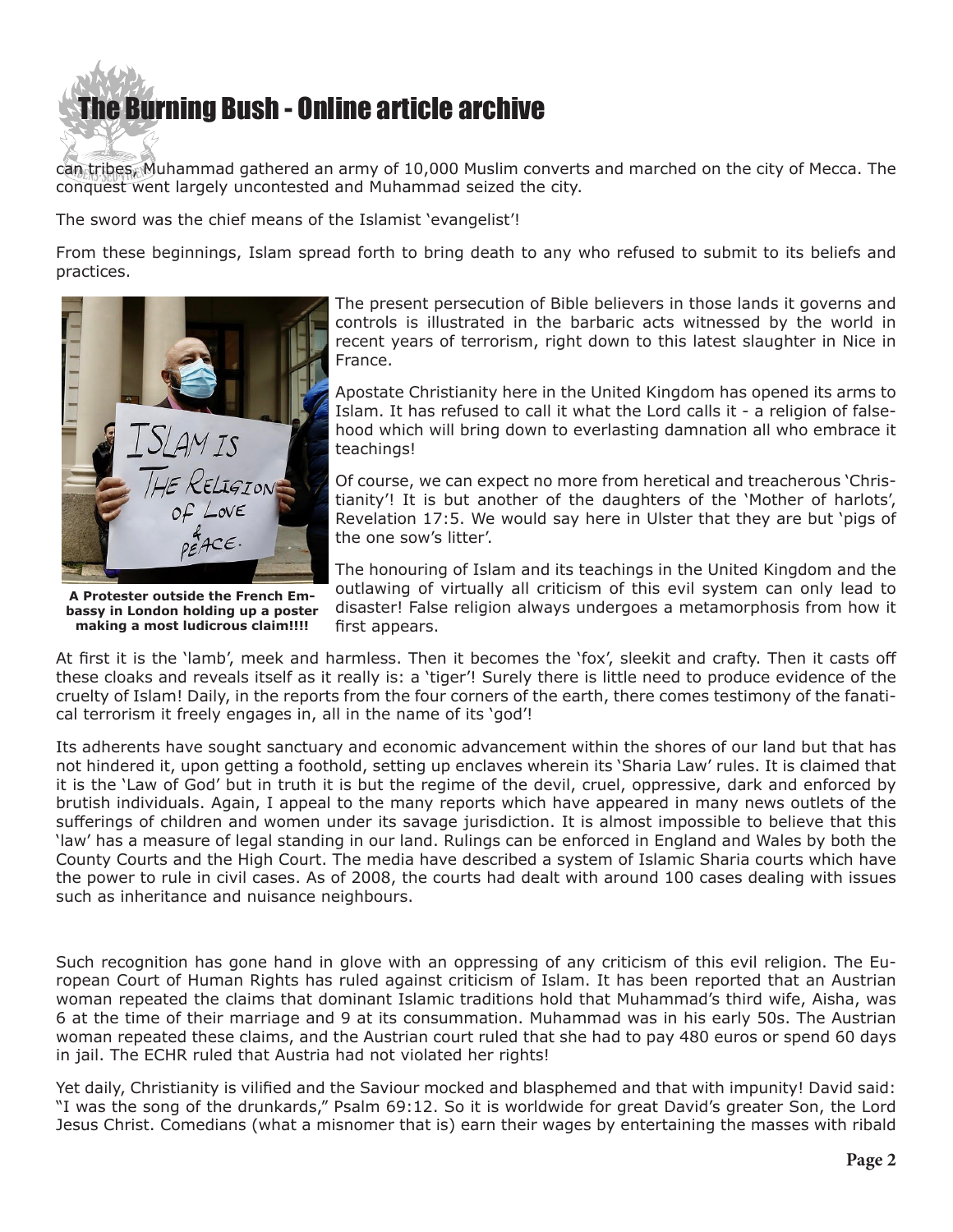

mockery of the Holy One of God, and again with impunity for the law on blasphemy is utterly ignored by the law-enforcers!

Not one of these funny men will repeatedly mock 'Muhammad' or 'Islam'! No, they fear the sudden vengeance of the bomb or the slicing knife decapitating them!

### Such are the cruel mercies of Islam!

It is to be noted by Christians everywhere that it is a blend of Islam and its fellow evil deceits which will dominate the world in the days before the Saviour's return. So we are plainly told in Revelation 17:4-6. "And the woman was arrayed in purple and scarlet colour, and decked with gold and precious stones and pearls, having a golden cup in her hand full of abominations and filthiness of her fornication: and upon her forehead was a name written, MYSTERY, BABYLON THE GREAT, THE MOTHER OF HARLOTS AND ABOMINATIONS OF THE EARTH. And I saw the woman drunken with the blood of the saints, and with the blood of the martyrs of Jesus."

#### **Forerunner**

This woman, this system of dark religion, is the forerunner of the Antichrist. He, at first, is nurtured by her but then he destroys her and declares himself to be 'God' and requires all, on pain of death, to worship him.

"And the ten horns which thou sawest upon the beast, these shall hate the whore, and shall make her desolate and naked, and shall eat her flesh, and burn her with fire. For God hath put in their hearts to fulfil his will, and to agree, and give their kingdom unto the beast, until the words of God shall be fulfilled," Revelation 17:16-17.

"And they worshipped the dragon which gave power unto the beast: and they worshipped the beast, saying, Who is like unto the beast? who is able to make war with him? And there was given unto him a mouth speaking great things and blasphemies; and power was given unto him to continue forty and two months. And he opened his mouth in blasphemy against God, to blaspheme his name, and his tabernacle, and them that dwell in heaven. And it was given unto him to make war with the saints, and to overcome them: and power was given him over all kindreds, and tongues, and nations. And all that dwell upon the earth shall worship him, whose names are not written in the book of life of the Lamb slain from the foundation of the world," Revelation 13:4-8.

"Let no man deceive you by any means: for that day shall not come, except there come a falling away first, and that man of sin be revealed, the son of perdition; who opposeth and exalteth himself above all that is called God, or that is worshipped; so that he as God sitteth in the temple of God, shewing himself that he is God. Remember ye not, that, when I was yet with you, I told you these things? And now ye know what withholdeth that he might be revealed in his time. For the mystery of iniquity doth already work: only he who now letteth will let, until he be taken out of the way. And then shall that Wicked be revealed, whom the Lord shall consume with the spirit of his mouth, and shall destroy with the brightness of his coming: even him, whose coming is after the working of Satan with all power and signs and lying wonders, and with all deceivableness of unrighteousness in them that perish; because they received not the love of the truth, that they might be saved," 2Thessalonians 2:3-10.

This is the comfort of the believer as we see error embraced and extolled all around us. This will only continue for a season. The Psalmist rightly understood this truth and was directed by the Lord to share with us the comfort that such a truth brings.

*"Wait on the LORD, and keep his way, and he shall exalt thee to inherit the land: when the wicked are cut off, thou shalt see it. I have seen the wicked in great power, and spreading himself like a green bay tree. Yet he passed away, and, lo, he was not: yea, I sought him, but he could not be found. Mark the perfect man, and behold the upright: for the end of that man is peace. But the transgressors shall be destroyed together: the end of the wicked shall be cut off. But the salvation of the righteous is of the LORD: he is*